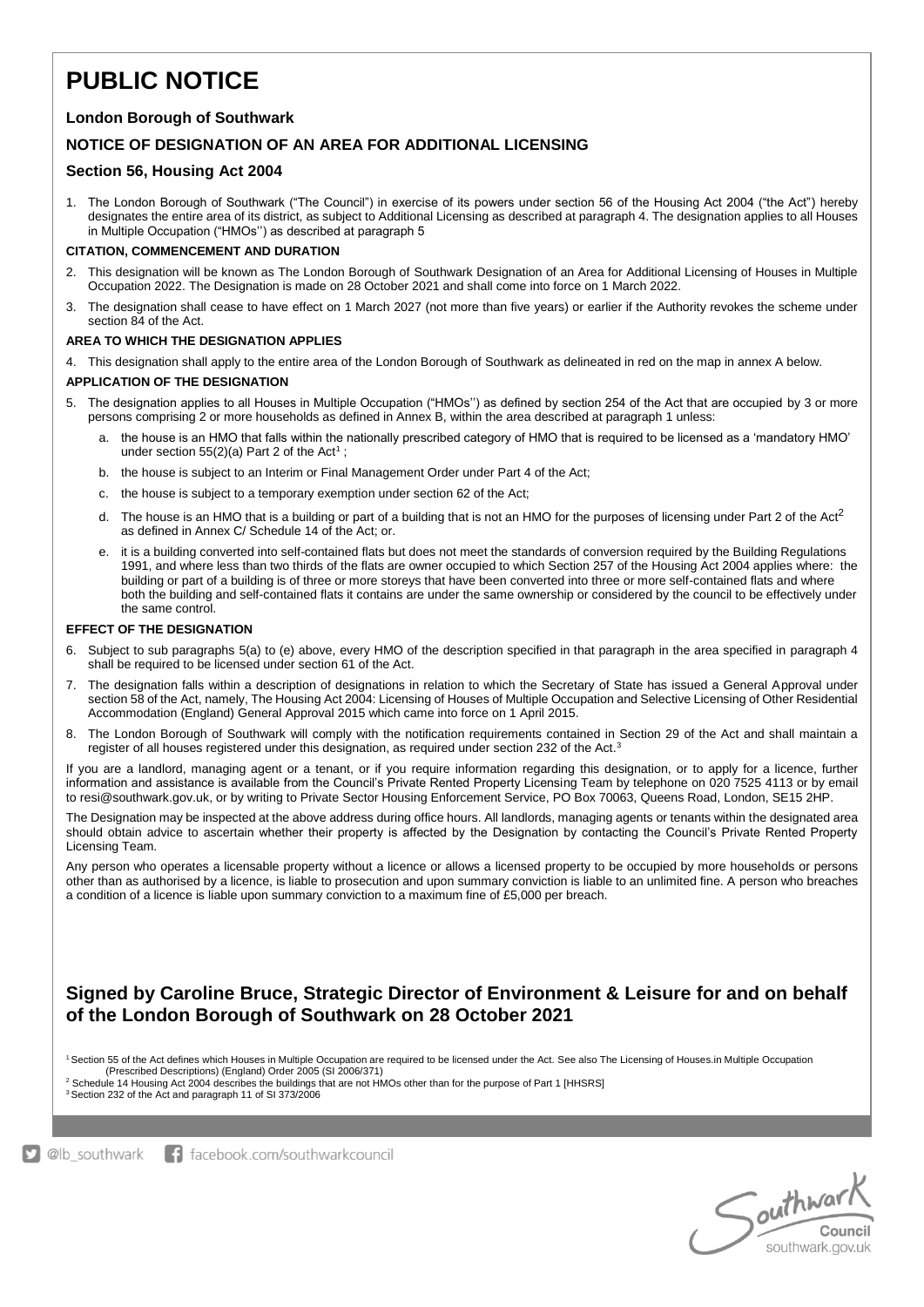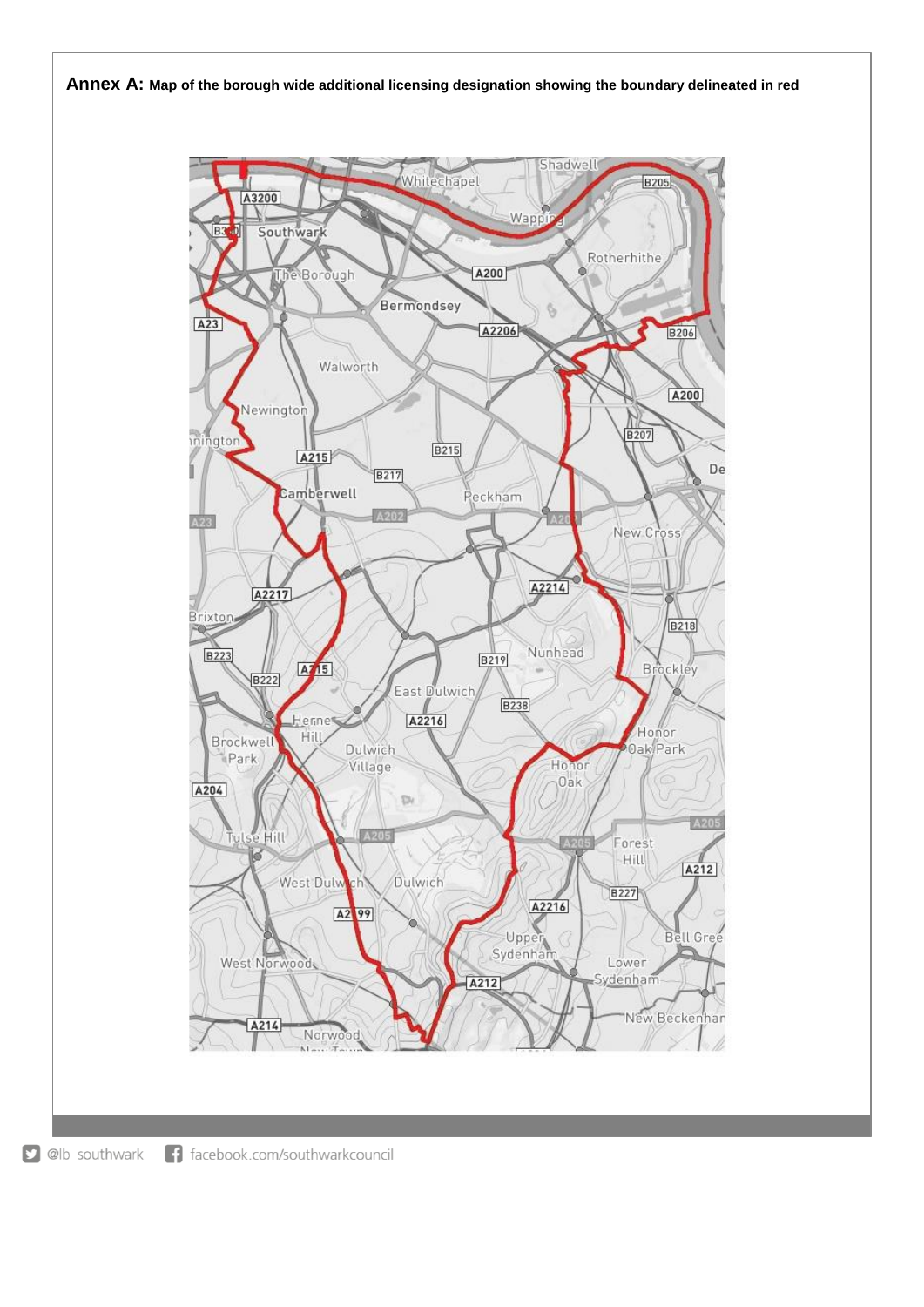#### **Annex B:** HMOs to which this designation applies [subject to paragraph 5 above]

**A building or a part of a building meets the standard test if—**

- (a) It consists of one or more units of living accommodation not consisting of a self-contained flat or flats;
- (b) The living accommodation is occupied by persons who do not form a single household<sup>4</sup>;
- (c) the living accommodation is occupied by those persons as their only or main residence or they are to be treated as so occupying it<sup>5</sup>;
- (d) Their occupation of the living accommodation constitutes the only use of that accommodation;
- (e) Rents are payable or other consideration is to be provided in respect of at least one of those persons' occupation of the living accommodation; and
- (f) Two or more of the households who occupy the living accommodation share one or more basic amenities or the living accommodation is lacking in one or more basic amenities.

#### **A part of a building meets the self-contained flat test if—**

(a) It consists of a self-contained flat; and

(b) Paragraphs (b) to (f) of standard test definition above apply (reading references to the living accommodation concerned as references to the flat).

#### **A building or a part of a building meets the converted building test if—**

(a) It is a converted building;

- (b) It contains one or more units of living accommodation that do not consist of a self-contained flat or flats (whether or not it also contains any such flat or flats);
- (c) The living accommodation is occupied by persons who do not form a single household<sup>4</sup>;
- (d) The living accommodation is occupied by those persons as their only or main residence or they are to be treated as so occupying it<sup>5</sup>;
- (e) Their occupation of the living accommodation constitutes the only use of that accommodation; and
- (f) Rents are payable or other consideration is to be provided in respect of at least one of those persons' occupation of the living accommodation.

#### **"Basic amenities" means**—

- (a) A toilet,
- (b) Personal washing facilities, or
- (c) Cooking facilities

"**Converted building**" means a building or part of a building consisting of living accommodation in which one or more units of such accommodation have been created since the building or part was constructed;

"**Enactment**" includes an enactment comprised in subordinate legislation (within the meaning of the Interpretation Act 1978 (c. 30);

"**Self-contained flat**" means a separate set of premises (whether or not on the same floor)—

(a) which forms part of a building;

(b) either the whole or a material part of which lies above or below some other part of the building; and

(c) in which all three basic amenities are available for the exclusive use of its occupants

#### **HMO declarations**

If a local housing authority are satisfied that a building or part of a building in their area meets either:

- the standard test; or
- the self-contained flat test; or
- the converted building test

they may serve a notice under section 255 (an "HMO declaration") declaring the building or part to be a house in multiple occupation.

**Annex C:** Buildings which are not HMOs for purposes of this designation *In the following paragraphs "building" includes a part of a building.* 

#### **Buildings controlled or managed by public sector bodies etc**

A building where the person managing or having control of it is

- (a) a local housing authority,
- (b) a non-profit registered provider of social housing,
- (c) a body which is registered as a social landlord under Part 1 of the Housing Act 1996,
- (d) a police and crime commissioner,
- (e) the Mayor's Office for Policing and Crime,
- (f) a fire and rescue authority, or

(g) a health service body [within the meaning of section 9 of the National Health Service Act 2006].

**"fire and rescue authority**" means a fire and rescue authority under the Fire and Rescue Services Act 2004 A building—

(a) Which is social housing within the meaning of Part 2 of the Housing and Regeneration Act 2008, and (b) Where the person managing or having control of it is a profit-making registered provider of social housing.]

<sup>4</sup> For the definition of "persons not forming a single household" please see Section 258 of the Housing Act 2004

<sup>5</sup> For the definition of "persons treated as occupying premises as main or only residence" please see Section 259 of the Housing Act 2004